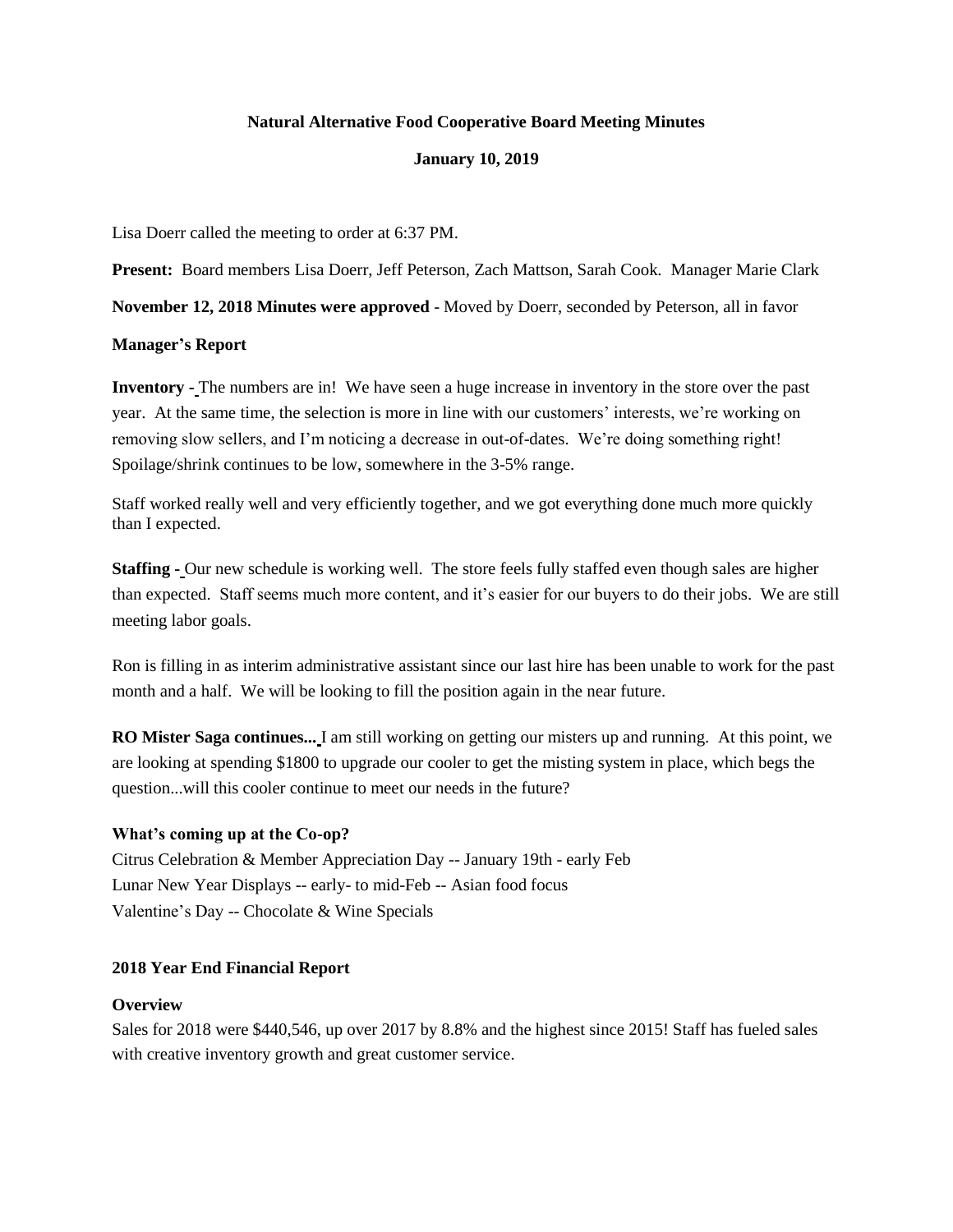At the department level, Meat & Fish saw the largest growth at 35%. Special Orders, Produce and Frozen were up 25%, 23% and 14% respectively. All other departments were up, except for Health & Beauty, which saw a 12% drop.

Basket size drove our sales increase, running at \$26.77, an increase over 2017 of 9.8%. Member and nonmember basket size were up 11% and 5% respectively. Number of daily sales remained flat at 47.

Gross Profit on Grocery Sales was \$135,124 or 30.67%, very close our target of 30%. Payroll Expenses were \$84,247, right on target at 19%. 2018 Net Ordinary Income was \$25,782. Net Income was \$10,149 after Depreciation of \$11,000 and Capital Repairs on Equipment of \$7,375.

Cash flow was somewhat constricted by a \$13,225 increase in Inventory but remains solid with Member Equity paid in of \$4,506 and Rent coming in at \$15,214, up \$10,664 over 2017. Mortgage, facade loan and member loans are all up to date. Balance sheet remains strong with all Accounts Payable current.

## **2018 Round Up**

Shoppers responded very well to our Round Up program raising more than \$2,493. These proceeds were used as follows:

| <b>Donations to Outside Groups - \$1479</b> |       |
|---------------------------------------------|-------|
| Crystal Ball Dairy after their fire         | \$393 |
| Ice Age Trail Alliance, Indianhead Chapter  | \$484 |
| <b>Community Referral Service</b>           | \$602 |
| Donations for Co-op Improvements - \$1,014  |       |
| Co-op Loft Lighting                         | \$273 |
| New Freezer                                 | \$741 |
| 2018 Profit/Loss                            |       |
| Net Sales 2018: \$440,546                   |       |
| Net Sales 2017: \$404,789                   |       |
| Increase: \$35,757 or 8.8%                  |       |

Net Ordinary Income 2018: \$25,574 Net Ordinary Income 2017: \$7,745 Increase: \$17,829 or 230%

Net Income 2018: \$9,490 Net Income 2017: \$1,266 Increase: \$8,224 or 649%

Peterson moved to accept the Financial Report. Mattson seconded. All in favor.